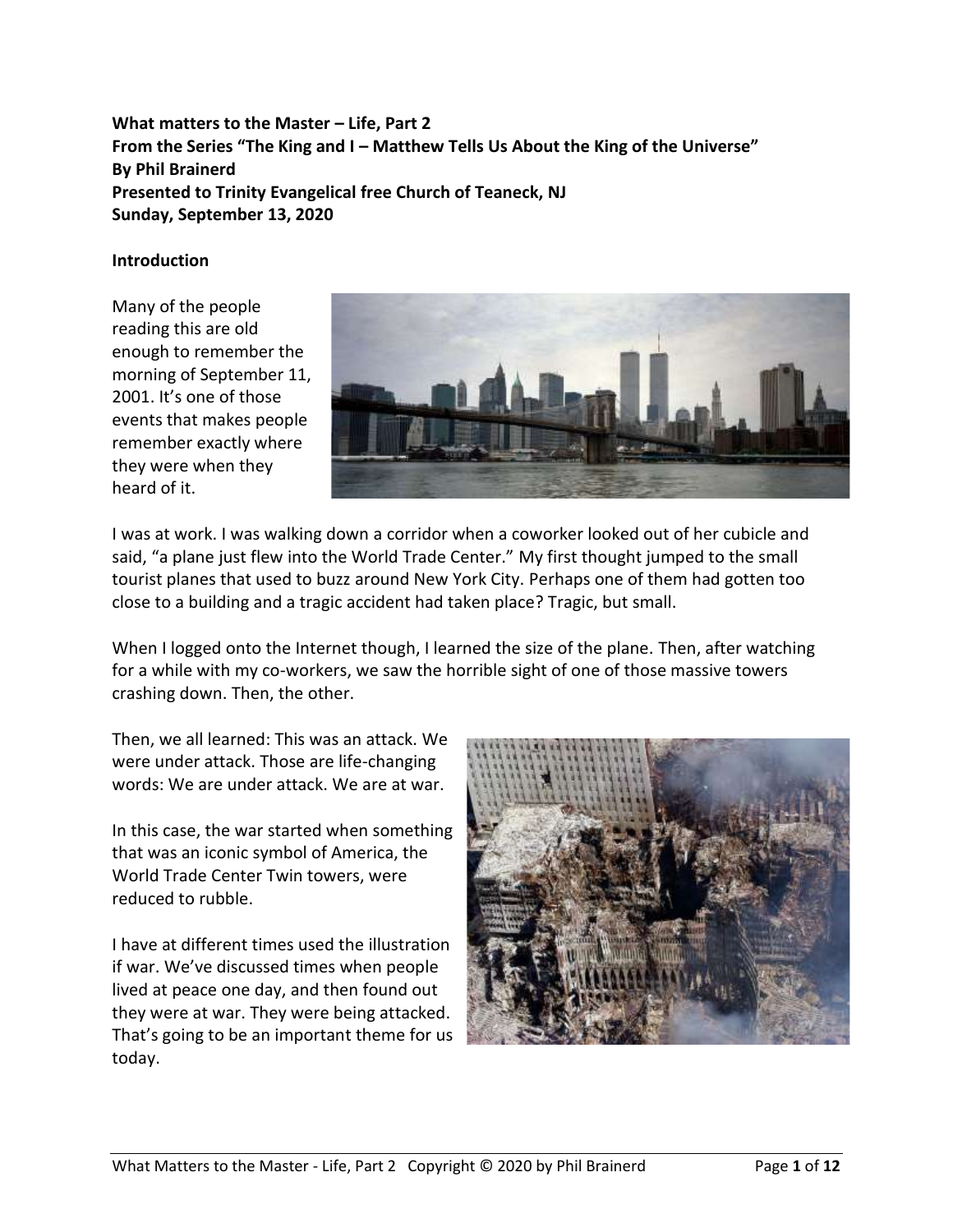# **Methodology -** (How we're going about this)

We're working our way systematically through the book of Matthew. Currently, our study places us in the "Sermon on the Mount". When most commentators work through this section of Scripture, they usually look directly at the topics Jesus discusses. So, listeners hear topics like:

- problems with the religious leaders of the day
- the condition of the human heart
- What Jesus thinks about things like giving or prayer

And those are certainly important. In our series, we're going deeper. I believe there are things that are important to God. They matter to him. We started by merely introducing that concept. You know the summary statement by now:

# *For the Master to be your Master, what matters to the Master must matter to you.*

In the days of Jesus, these things that mattered were under attack. In fact, those things have always been under attack. They've been under attack from the Garden of Eden, and they're still under attack today. So, to fully understand the things Jesus discusses in this section of Scripture, you need to understand four things.

- First, what are the things that are under attack?
	- What matters to the master hence our series title.
- Second, how were they under attack at the time Jesus spoke?
- Next, how have they been attacked over time?
- Finally, we need application.
	- o How are they under attack today?
	- o What should we do in response?

First, we learned that God's Word matters to the Master. It was under attack. We learned that, from the earliest days of creation, God has been speaking. He shares his heart and mind with us. His prophets write down the things he says.

This was attacked in the Garden of Eden, when the Serpent asked the question, "Did God really say…" He wanted Adam and Eve to doubt God's word. In the days of Jesus, the Word of God was under attack by nothing less that religious leaders. The Pharisees and teachers of the law, people who should have been the most righteous people in the Hebrew nation, were diminishing important parts of God's word. We learned that in more recent times, religious leaders do this also. They pick and choose the Scripture that they like, teaching only "happy verses". In response, we learned that we must honor the whole Word of God.

In our last session, we learned that Human life matters to the master. In Genesis 1, we read that God created the heavens and the earth. We learn about stages. God creates light. God creates the land and the seas. He creates plants. He creates fish and birds and animals. Every time God creates, he calls it "Good".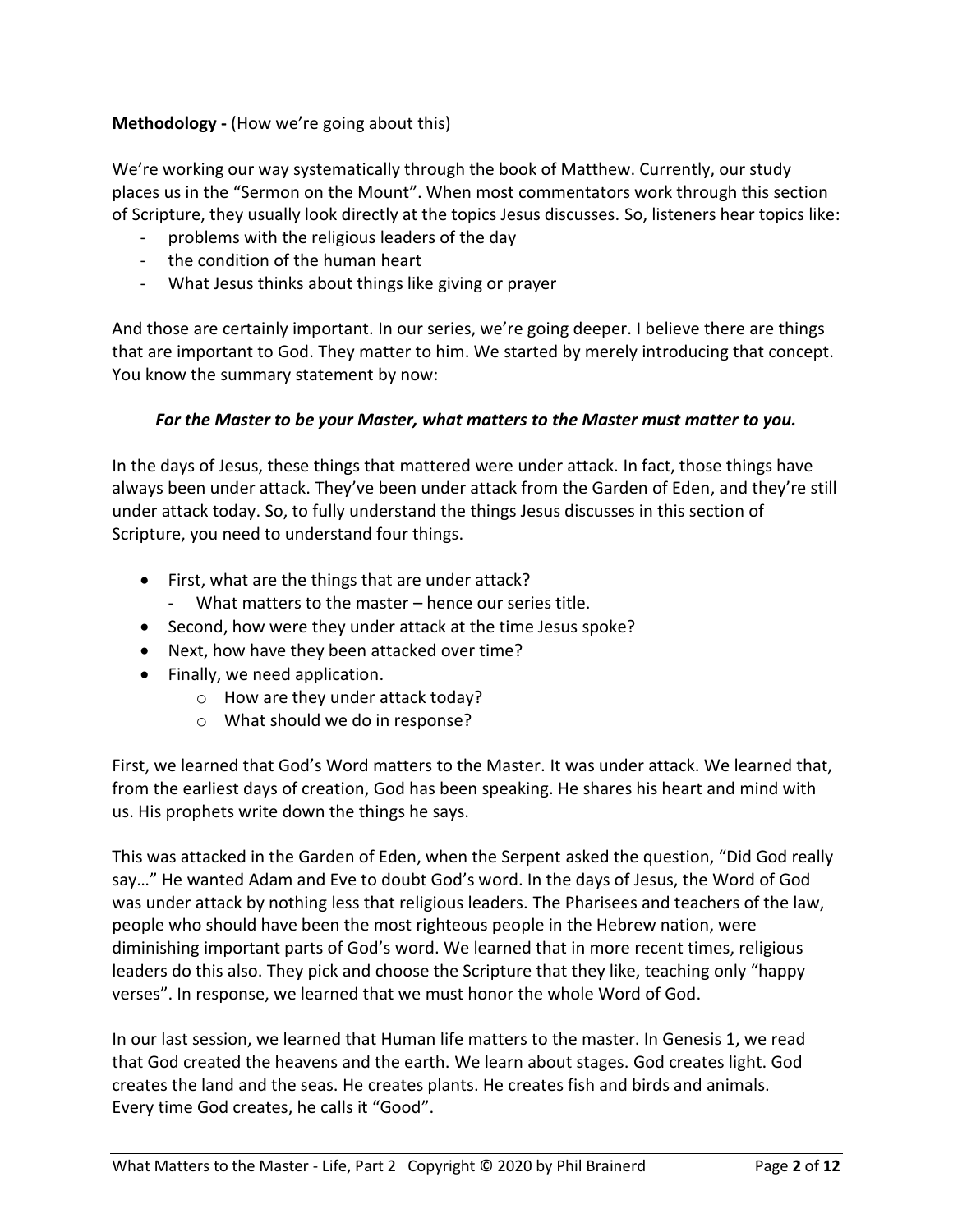Then God adds humans. Only then did he say, "Very Good". We learned that God created humans in his image. Only humans have this distinction. Humans are very, very special to God. Human life matters to the Master.

Again, this came under attack in the Garden. When Adam and Eve doubted God's word, they lost the ability to give proper value to the things that matter. We said the problem is like the story of mischievous children who changed the price tags in a department store. Recall in that story that expensive things like a mink coat got the price tags of a cheap plastic replacement button and vice-verse. Things that matter to the master are often regarded with little value by many residents of planet earth. Conversely, humans often assign great value to things that aren't important to God.

We saw this demonstrated in the story of Cain and Abel. Cain became angry. His anger caused him to entertain sin. Sin became violence, and Cain murdered his brother Abel. One of the problems of sin is that it causes us to devalue human life. Cain should have seen his brother as valuable. If he believed that, he would have cherished his brother. Instead of valuing his brother, Cain saw Abel as someone who was in the way. He saw Abel as someone who needed to be removed.

By the time we see the topic in Matthew 5, this value is under attack by the Pharisees. They diminished parts of God's word. So, they taught people that murder was bad, but they were missing the underlying principle. - It's anger and sin that lead to violence. Anger and sin make us miss the value that God places on human life. You can't just say, "Hey, I didn't murder anyone today, so I'm OK." We need to look more closely at our hearts.

In this session, we're going to look more closely at this principle. We've learned that Human Life matters to the master. We've learned how it was under attack in the day of Jesus. So today, we're going to see how the principle has come under attack in the past, and how it's under attack today.

Let's start.

# **I. Human life is attacked when people underestimate God.**

Let's revisit the story of Cain and Abel. Recall that God warned Cain about his problem with anger:

6 Then the Lord said to Cain, "Why are you angry? Why is your face downcast? 7 If you do what is right, will you not be accepted? But if you do not do what is right, sin is crouching at your door; it desires to have you, but you must rule over it." (Genesis 4:6-7)

# What does Cain do?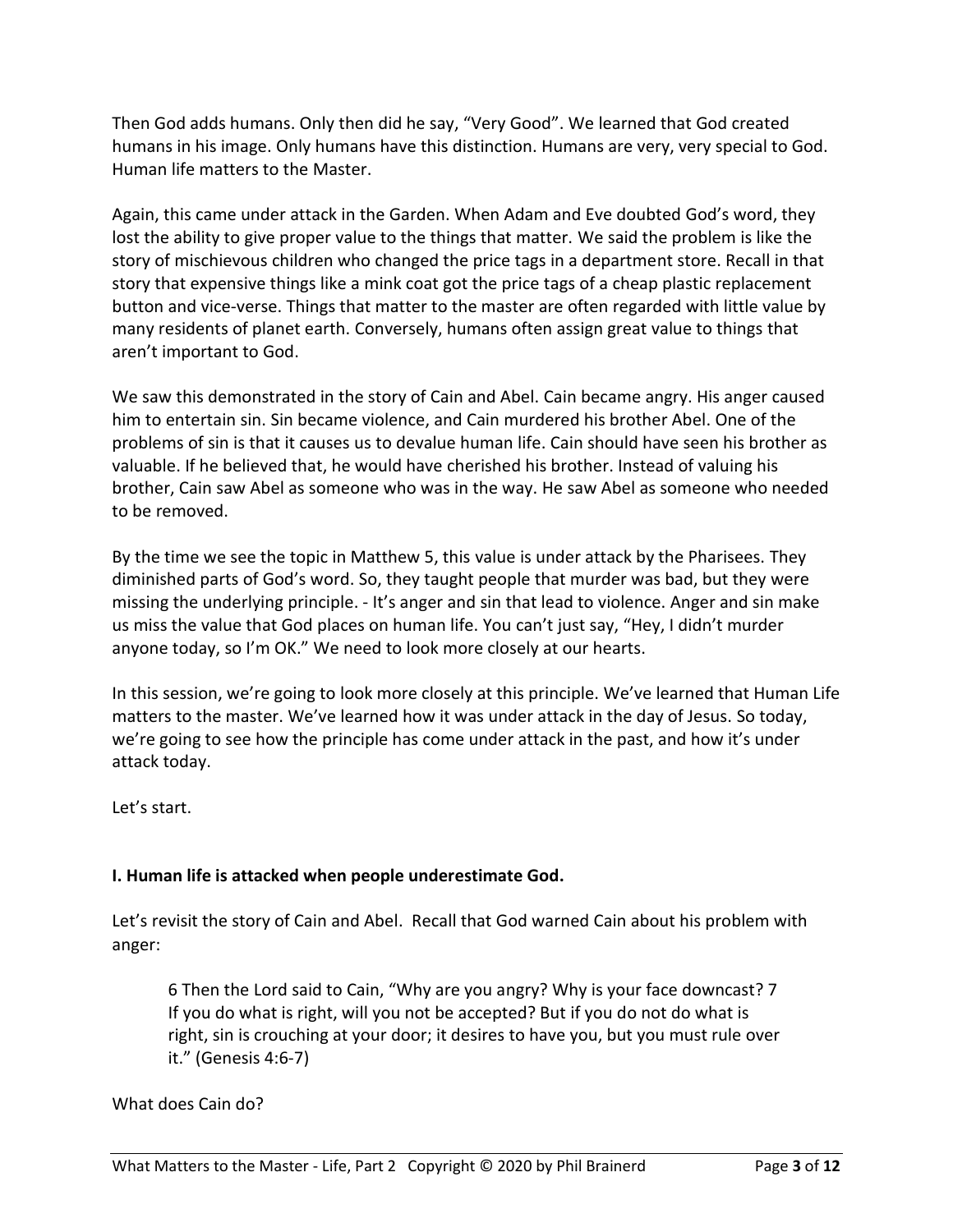8 Now Cain said to his brother Abel, "Let's go out to the field." While they were in the field, Cain attacked his brother Abel and killed him. (Genesis 4:8)

Now understand: This is pre-meditated. Cain has a plan – he's going to take his brother out to the field *where he thinks no one can see*. He's correct that his parents can't see. But he has totally underestimated God. He thinks he can act with no consequences, so he attacks his brother and kills him.

Now, watch what happens next:

9 Then the Lord said to Cain, "Where is your brother Abel?" "I don't know," he replied. "Am I my brother's keeper?" (v. 9)

Cain totally underestimates the size of God. God isn't asking about Abel's location because he doesn't know. The all-seeing God knows very well what has happened. *He's offering Cain a chance to confess.* He's offering Cain a chance to accept responsibility. Not only has Cain underestimated God's size, but Cain has underestimated God's character. God is merciful. Even at this point, Cain could have shown remorse for what he did. God would have forgiven. Instead, Cain treats God with total contempt. He thinks God is asking because he doesn't know.

And look at this: Cain thinks that he can intimidate God. "Am I my brother's keeper?" Have you ever been asked a question, and you get the distinct sense that the person asking wants to put the word, "stupid" at the end? They don't, but it's implied. In other words, Cain was saying, "Am I my brother's keeper, *stupid*?"

Cain thinks God is going to reply by saying, "Oh, no. You're right". "That really was a dumb question, huh?" "What made me think you would know where your brother was?" "I'm so sorry to bother you. I'll go look myself."

Cain has totally underestimated the size and power of God. So much so that he thinks he can intimidate his Creator. Add to this, he's about to find out that he has totally underestimated the size of the crime he has committed.

10 The Lord said, "What have you done? Listen! Your brother's blood cries out to me from the ground. 11 Now you are under a curse and driven from the ground, which opened its mouth to receive your brother's blood from your hand." (v 10- 11)

God has seen. God knows. More than that, the infinite and all-knowing God understands the creation that he has made. Human life is so important to God, that he has created a kind of cosmic connection between humans and the earth. He says that shed blood cries out from the ground. It creates a curse.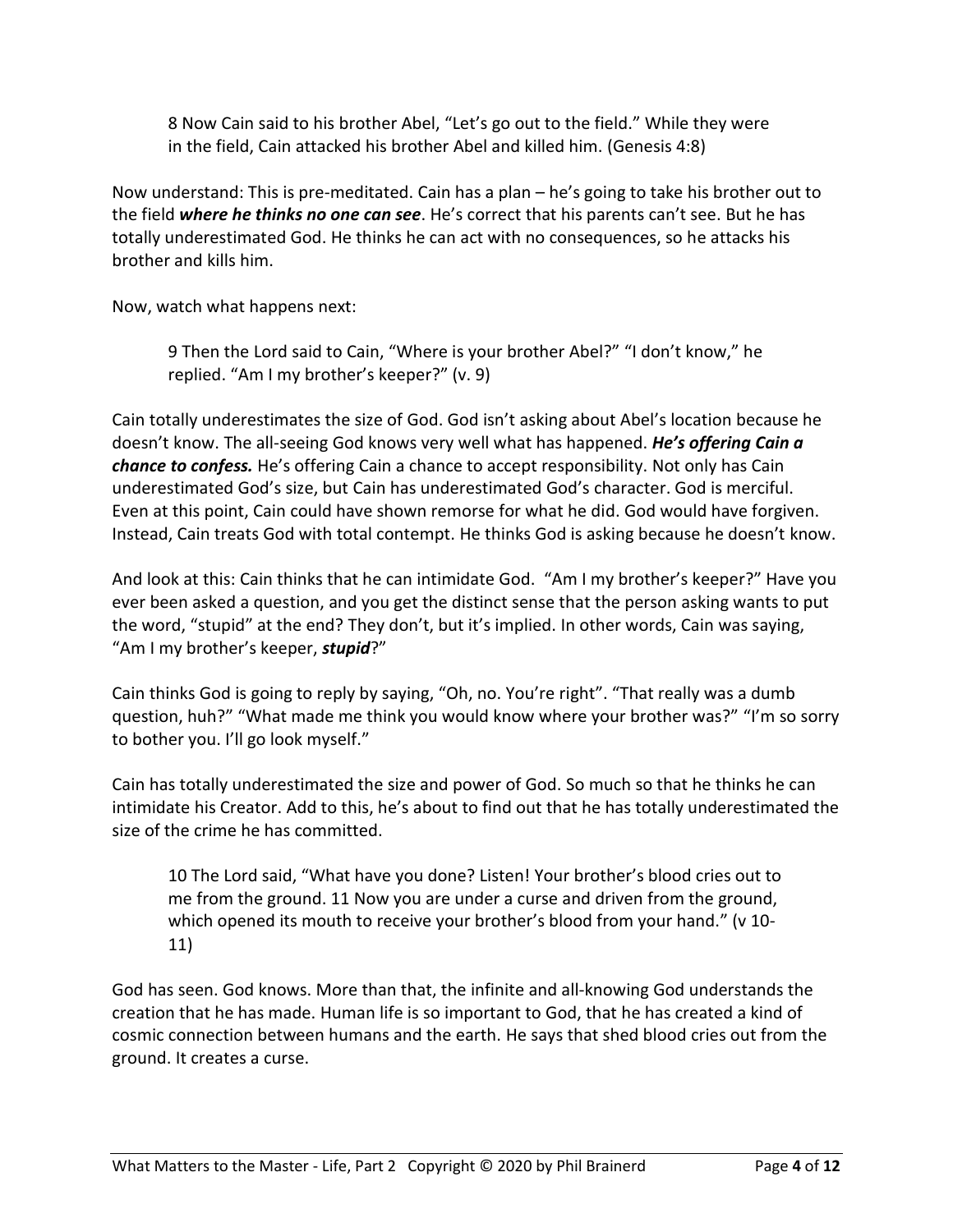Sin clouded Cain's eyes. He failed to see the size of God. Because he failed to see the size of God, he devalued human life. And so, he attacked human life. Then, he failed to see the size of the crime he had committed.

We don't have time to go into all the details, but the problem with the human race got much worse. Let's look at just one example: A few generations after Cain came a man named "Lamech". Here's his story:

> 23 Lamech said to his wives, "Adah and Zillah, listen to me; wives of Lamech, hear my words. I have killed a man for wounding me, a young man for injuring me. 24 If Cain is avenged seven times, then Lamech seventy-seven times." (Genesis 4:23-24)

Lamech was a violent man. He said, "Someone stepped on my toe, so I stepped on his head. You think Cain was bad, you ain't seen nothin yet…"

After more centuries of this, God looked at the world. Here's what he saw:

5 The Lord saw how great the wickedness of the human race had become on the earth, and that every inclination of the thoughts of the human heart was only evil all the time. (Genesis 6:5)

The human race was going bad, and fast. The Bible uses the word "wickedness". The human heart was "only evil all the time." The amount of blood spilled must have been staggering.

The corruption had grown so great that it started a kind of fire. And only one thing would put that fire out: The great flood. The evil had become so great, the whole planet had to be wiped clean. This is another story for another day. Suffice it to say that after a terrible judgment, the human race was allowed to start again. This time, there were some rules. One of them we mentioned in the first session.

And from each human being, too, I will demand an accounting for the life of another human being. 6 "Whoever sheds human blood, by humans shall their blood be shed; for in the image of God has God made mankind. (Genesis 9:6)

To put it simply: *Murder must have an official legal status in any human society. It must be a crime punishable by death.* The reason given is clear. The death penalty does not exist to deter crime. *It is given to demonstrate and uphold the value of human life.* Humans are made in God's image. That gives them incredible value. Those who devalue human life must pay.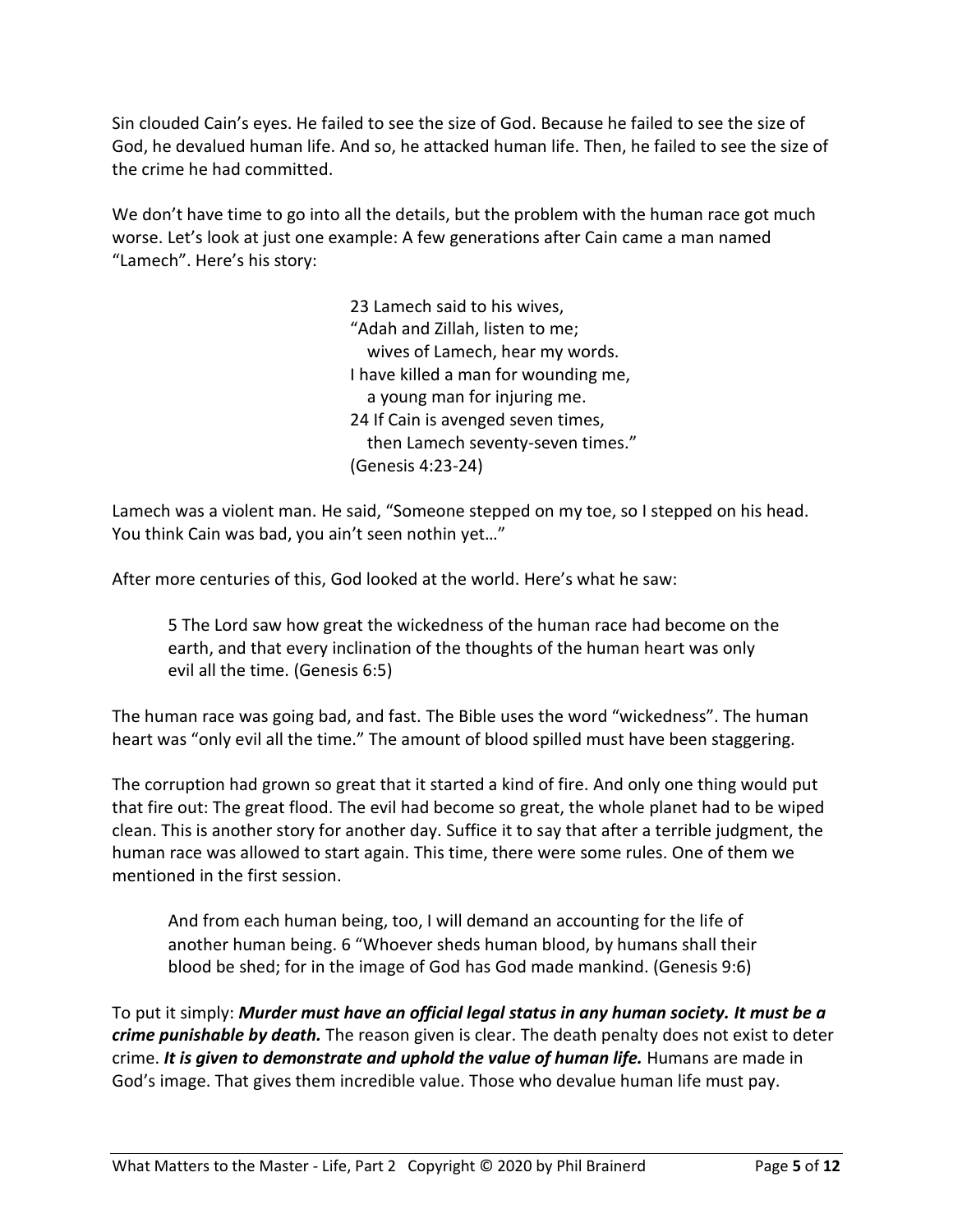Here's how important this principle is: In Deuteronomy 21, Moses gave instructions on what to do if someone found a dead body. The leaders of the nearest town were to take a bull, a very expensive commodity in those days. They were to sacrifice it. Then the leaders were to perform a ceremony. During the ceremony, they had to say this:

"Our hands did not shed this blood, nor did our eyes see it done. 8 Accept this atonement for your people Israel, whom you have redeemed, Lord, and do not hold your people guilty of the blood of an innocent person." (Deuteronomy 21:7-8(a))

Moses gave the result of this ceremony:

Then the bloodshed will be atoned for, 9 and you will have purged from yourselves the guilt of shedding innocent blood, since you have done what is right in the eyes of the Lord. (v 8(b)-9)

Note - This ceremony would only work in the following situation: There was a sincere belief that no one knew who did it. It was not enough to say, "Well, I know who did it, but it wasn't me." Anyone who saw; anyone who knew was to speak up. Purposely looking the other way didn't measure up. If anyone knew who was guilty, justice required the penalty be paid.

At this point a question comes up: Is the death penalty for today? I'll give a personal opinion: I believe the death penalty is valid and in some cases required today. In particular, it is valid for murder when there has been a carefully conducted trial by the authorities. Things have changed since old testament days. However, the principle given to us in Genesis 9 is eternal. It states that the death penalty for murder is meant to demonstrate and uphold the value of life.

Sadly, we're going to have to stop there for now and more on.

# **II. Human life comes under attack when people abandon God.**

In the case of Cain, he believed in God. At that time in history, God was still speaking to people directly. How could Cain believe otherwise? At other times in history though, people have abandoned God. They either follow false gods, or they leave the idea of God all together.

When people who believe in God fall into sin, their eyes are clouded. Their ability to see what matters to God is diminished. When people abandon God, all sense of value disappears. This is when the price tags, so to speak, all get changed.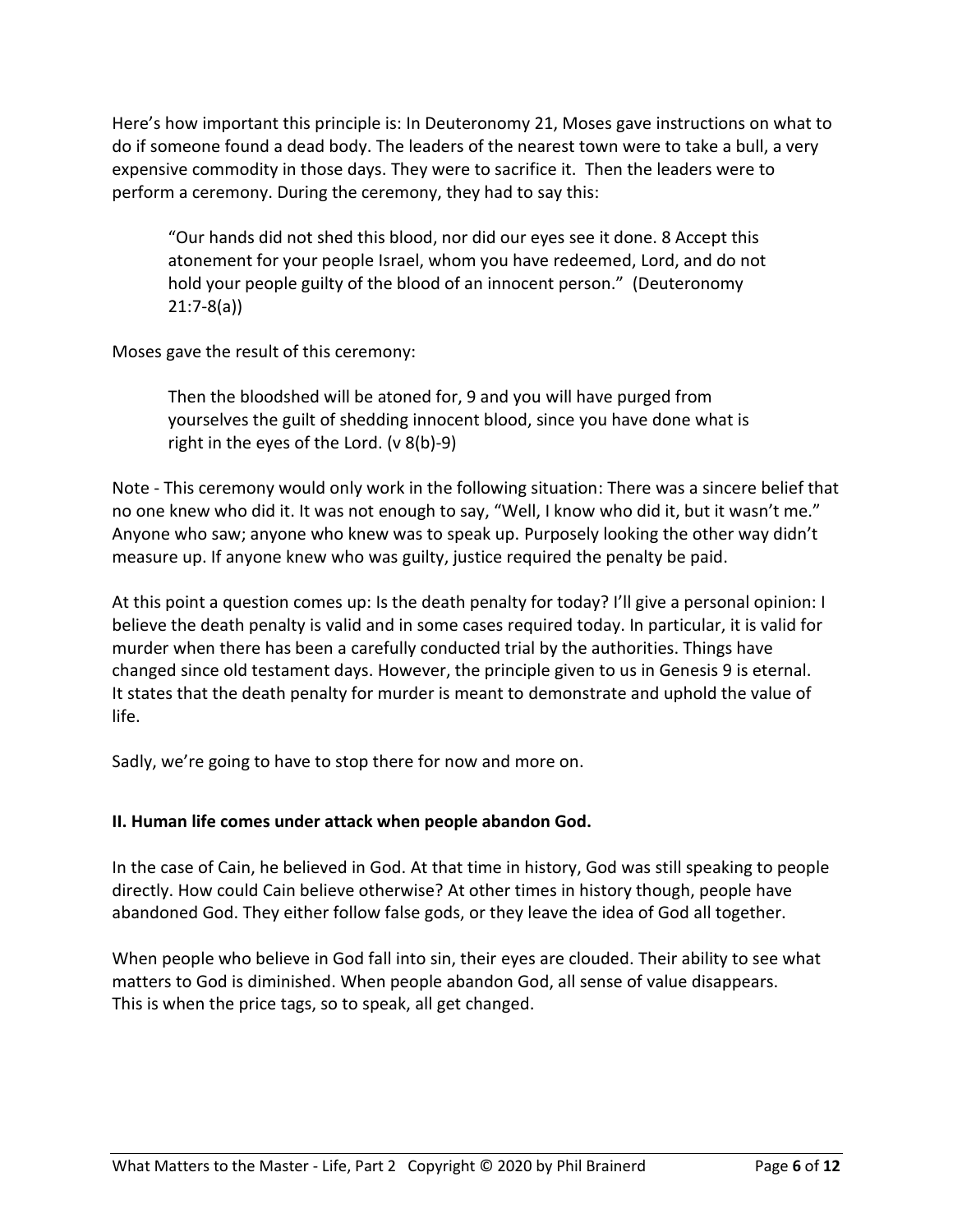# **A. Chattel Slavery**

One of the things that happens when people abandon God is what I'll call "Chattel Slavery". Slavery in the Bible is hard to discuss. Here's why: there is one word for service that is used three ways. The meaning changes based on context.

#### **1) Indentured Servant**

First is the "indentured servant". Sometimes in earlier days people could provide service to others with a long-term contract. They would agree on a given amount of time, with a sum of money paid at the end. In the meantime, the person making payment provided food, clothing, and lodging for the servant. When a worker accepts this arrangement, they become an "indentured servant". If this was done correctly, it could be a profitable arrangement for everyone. Like many forms of service, it's not perfect. If the employer is dishonest, bad things happen. We'll talk about that in future sessions.

#### **2) Prisoners of War**

Second concerns Prisoners of War. Today, when wars break out, we have achieved an international system where rules are applied to winners and losers. When soldiers are captured on the battlefield, they become prisoners of war. When a conflict ends, treaties are negotiated that involve return of prisoners.

In ancient days, there were not such arrangements. So, dealing with prisoners of war presented a dilemma. Releasing enemy combatants was not an option. Freed soldiers could come back and attack you the next day. For nations who did not know God, loss on the battlefield meant one of two options. First was execution. Second was a life of slavery. The second option was considered humane.

On several occasions, nations attacked Israel and lost. The Law made provision for how the losers were to be treated. Enemy combatants were made into slaves who were treated under special laws. It was not a perfect system, but it was far more humane than people were treated under the laws of the surrounding nations.

# **3) Chattel Slavery**

The final category for the word we translate as "servant" is chattel slavery. Chattel slavery is the name given to the following act: An evil person kidnaps another so that the victim can be sold into slavery.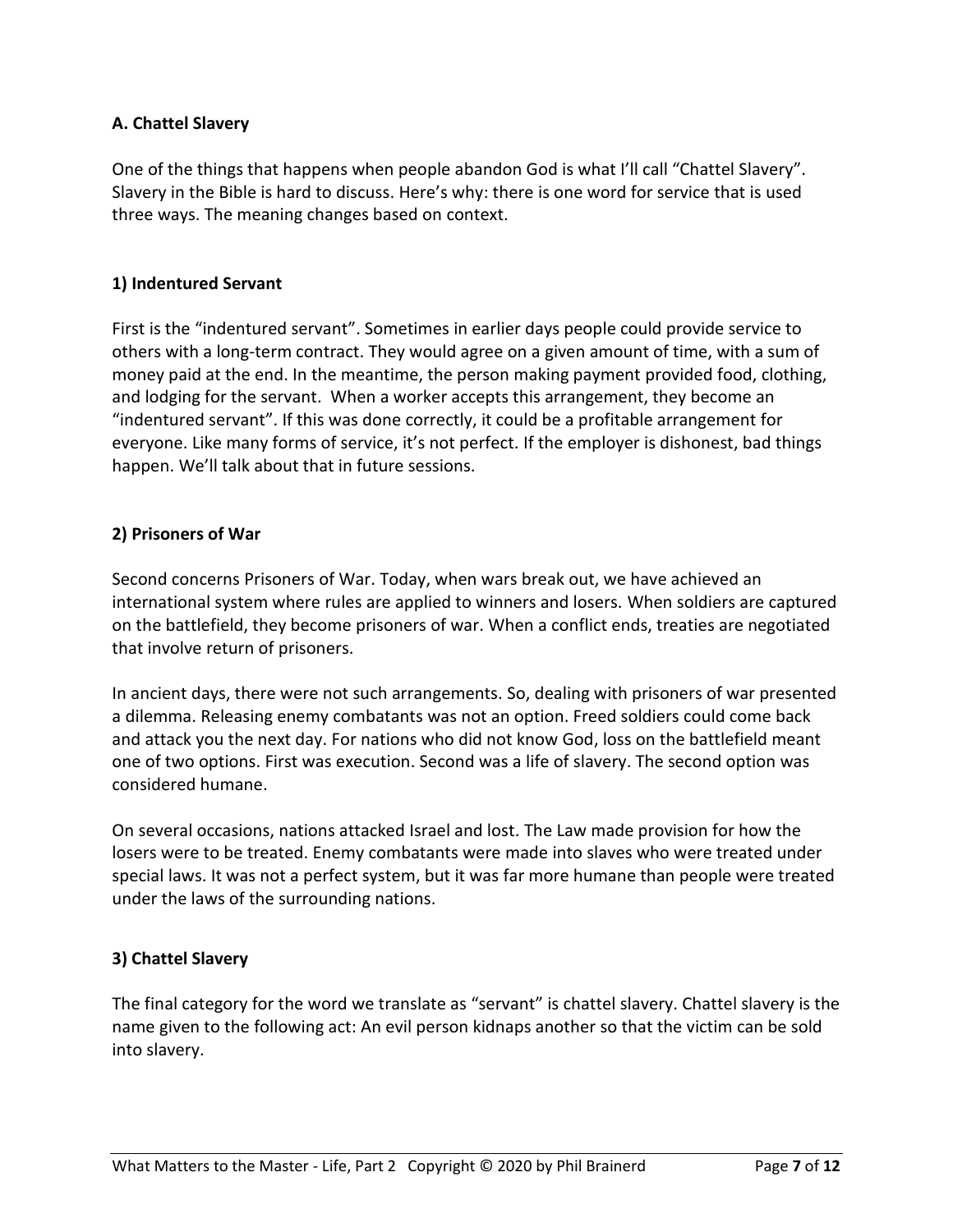Here is was the Law of Moses said about this:

Anyone who kidnaps someone is to be put to death, whether the victim has been sold or is still in the kidnapper's possession. (Exodus 21:16)

Understand this: Kidnapping someone for the purpose of selling them into slavery was a death penalty offense. It happens when someone abandons God.

As we've been saying, God deeply values Humans. He tells us this in his Word. When people abandon God, they have no real mechanism to assign worth to others. So, you get what I'll call "Mind over Matter". We don't mind, others don't matter.

One way this manifests itself is for one group of people to look at another and say, "they're not worth as much as us. Therefore, we don't have to assign them full rights as human." There are two results: The first is slavery if others are thought to be useful. The other is elimination or genocide if a group is thought to be dangerous.

Concerning Slavery: Tragically, societies from the beginning of time have practiced some form of chattel slavery. The Romans took slaves from the European regions to the north east of Rome. So many slaves came from that region that is was named "Slavia". That's why we talk today about "Slavic" nations.

One area that doesn't get discussed much is African slavery of Africans. From early days the Egyptians battled the Ethiopians and the Nubians. Losers from any conflict became slaves.

Muslims from what is now called the "Middle East" took slaves from Africa for centuries. Those of you who like to research things on the Internet can look up the "Zanj Rebellion", that took place in the late 800s A.D. It was the Muslims who taught the rest of the world how to kidnap free people from Africa and make them into slaves. Muslims continued the practice well after Europeans and Americans gave it up.

Tragically, the United States fell to this horrible practice. That's a whole lot of history that we can't cover in detail today. Let's focus on one aspect, the price the U.S. paid for this conflict.

We spoke of blood as having a cosmic effect. Abraham Lincoln believed this, and he believed that the Civil War was a judgment of God on our nation. Here is a quote from his second inaugural address:

Fondly do we hope, fervently do we pray, that this mighty scourge of war may speedily pass away. Yet, if God wills that it continue until all the wealth piled by the bondsman's two hundred and fifty years of unrequited toil shall be sunk, and until every drop of blood drawn with the lash shall be paid by another drawn with the sword, as was said three thousand years ago, so still it must be said "the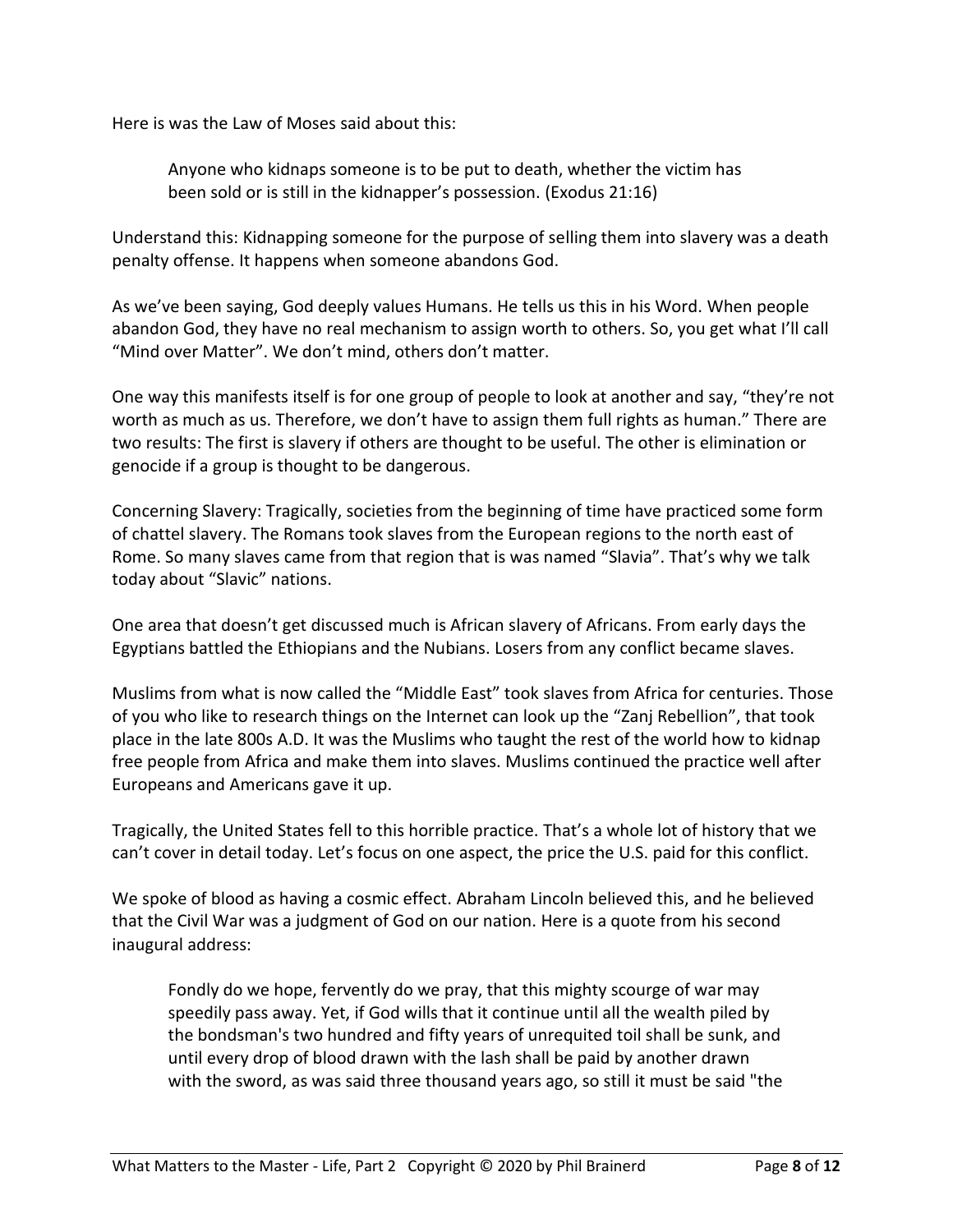judgments of the Lord are true and righteous altogether." (Lincoln - Inaugural Address, March 14, 1865)

America paid for the crime of slavery. 600,000 men from each side died. A small percentage of those were some very noble Africans who had been freed but chose to join the fight. Most though were of European descent. That was more than WW1 and WW2 combined. Further, it was the highest percentage of the population killed in any war. In WW2, three out of every thousand citizens were killed. In the Civil War, it was 20 out of every thousand. - almost 7 times greater.

Whole cities were burned to the ground. These include Richmond, Virginia and Atlanta, Georgia. The economy of the United States was wrecked. America paid a heavy price for the sin of Chattel Slavery. Those who supported slavery in the South paid. Those from the North who looked the other way paid. That was the cost of chattel slavery.

# **B. Human Sacrifice**

Next, we need to talk about human sacrifice. I'm going to define human sacrifice in a broad way. When people abandon God, they lose the value of Human life. The value of human life comes under attack. One manifestation of this occurs when one human decides that the death of another human is profitable in some way.

One example is the sacrifice of people to gods. It's thought that sacrifice makes gods give us things. The bigger the sacrifice, the more you can make the gods do for you. This leads to the sacrifice of humans.

When Moses spoke to the people of God, he warned against following idols in any way. But one of the false gods stood out. He was called "Molech". Let's read about him:

21 "'Do not give any of your children to be sacrificed to Molek, for you must not profane the name of your God. I am the Lord. (Leviticus 18:21)

The phrase "Give your children" meant, kill your children and offer their bodies to Molech.

One ancient Hebrew king who did this was Ahaz:

3 He followed the ways of the kings of Israel and even sacrificed his son in the fire, engaging in the detestable practices of the nations the Lord had driven out before the Israelites. (2 kings 16:3)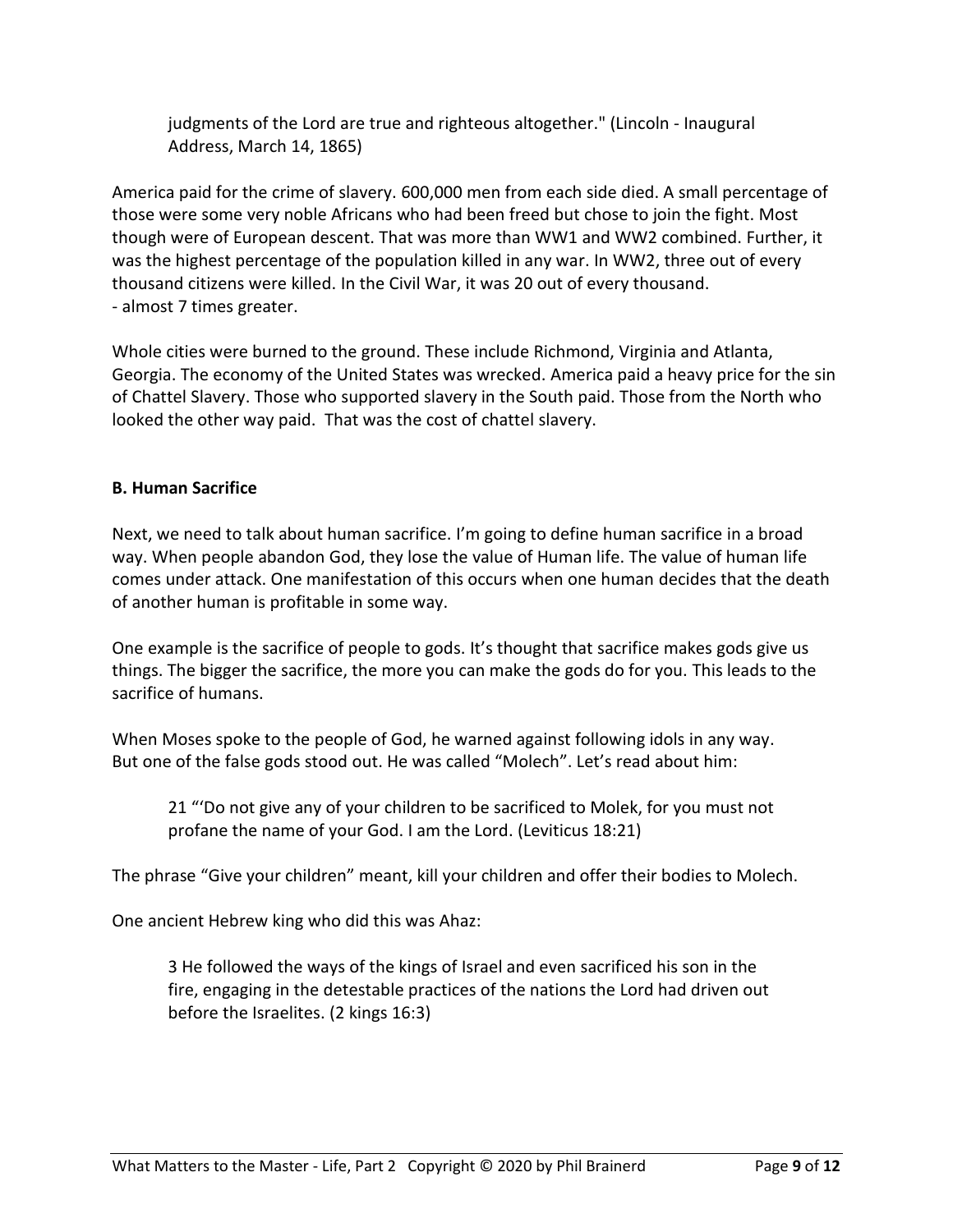Another was Manasseh:

He sacrificed his own son in the fire… (2 kings 21:6)

Along the way, some good kings arose who tried to end this practice. One was Josiah.

10 He desecrated Topheth, which was in the Valley of Ben Hinnom, so no one could use it to sacrifice their son or daughter in the fire to Molek. (2 kings 23:10)

The valley of Ben Hinnom was the location of one of the altars used by idolaters to sacrifice children to Molech. So, Josiah killed the pagan priest who did this and burned their bodies there. Since that time, it became a rubbish heap. Trash was always burning there.

Later, Jesus used this as a symbol of hell. It's where we get the Greek word, "Gehenna". So, understand this: When Jesus chose a symbol of Hell, he chose the location of judgement for child sacrifice.

Important note: Of all the ways to sin against God, there is none more loathsome than killing a child for profit. This sin, along with many others, caused a terrible judgement on the children of Israel. In the sixth century B.C. the Jewish people saw the city of Jerusalem burned to the ground. The people were forced to live as exiles in Babylon.

#### **B. Genocide**

We don't have time to go into all the atrocities that have occurred over time. As I said a few moment ago, Genocide occurs when one group thinks another is in the way. We'll just mention some of the worst in the modern era. Adolf Hitler murdered 7 million people in the concentration camps. He represented the Nazis, a word that means "National Socialists". Joseph Stalin is credited with 20 million deaths. He was a Communist, or "International Socialist". He led a nation called the USSR. That stood for "Union of Soviet Socialist Republics".

That's why Christians get very concerned about the rise of Socialism. Socialists promise Utopia: A place where everyone is taken care of. Healthcare is free. College education is free. Free, free, free. But once socialists get into power, people start to die. They die because socialism denies God. It's an atheist system. So, there is no basis in Socialism for human life having value.

The Nazis were a particular problem. The Germans have a word for life: "Leben". The Nazis added a modifier to that: "Wertes", a word that means "worthy". So, there was "Leben und Lebensunwertes". There was "life" and "unworthy life". Life that was not "worthy" could and should be stopped. It was the responsibility of "worthy people" to rid the world of "unworthy" life. This led to the gas chambers. Germany was heavily judged for her crimes.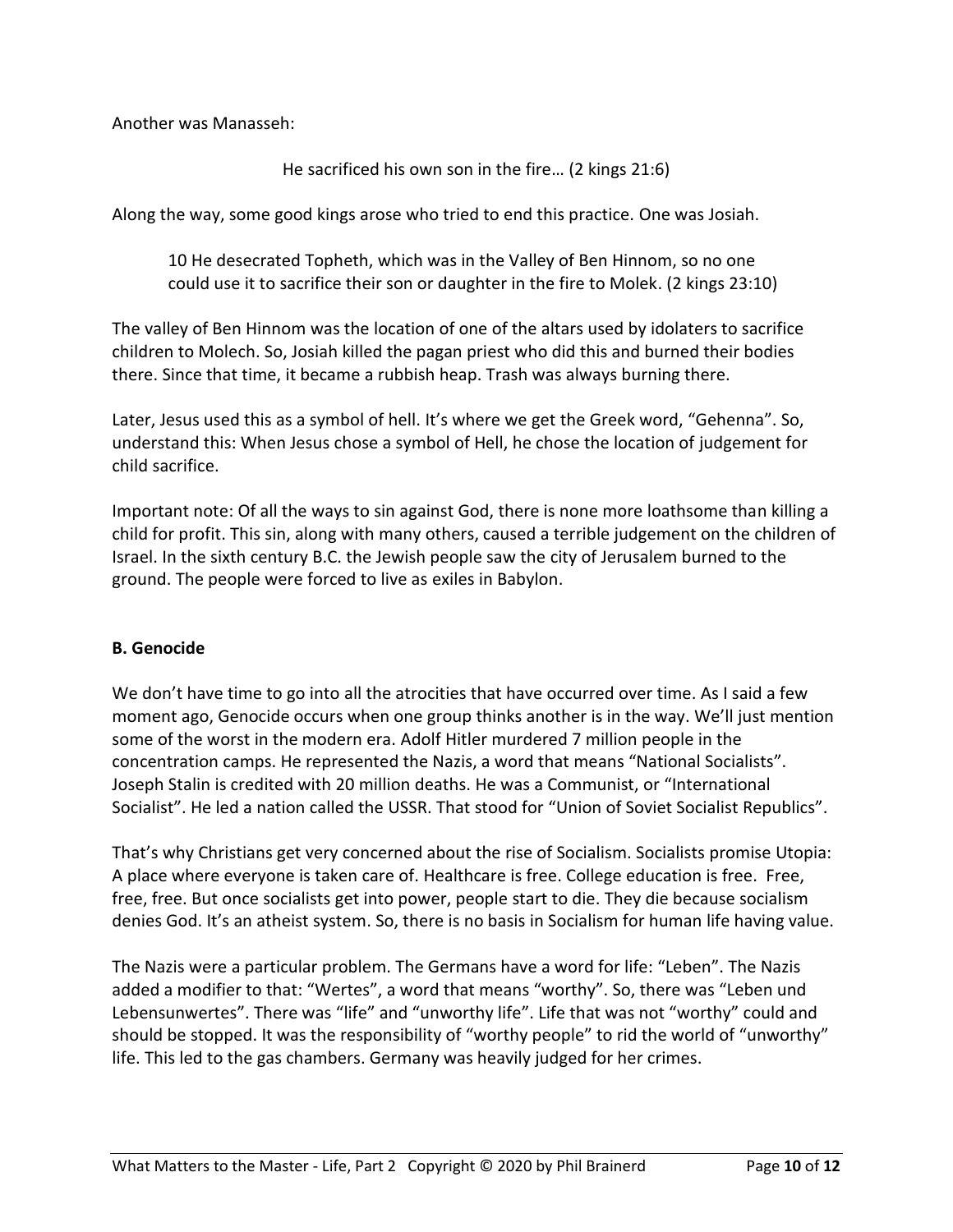Things gets worse.

# **C. Abortion**

The Bible teaches that Human Life starts at conception.

13 For you created my inmost being; you knit me together in my mother's womb. 14 I praise you because I am fearfully and wonderfully made; your works are wonderful, I know that full well. (Psalm 139:13-14)

The Psalm writer says that Human Life starts in the womb. Not when a child is born. But in our modern world where God has been abandoned, people take it upon themselves to play God. They look at a child in the womb and say, "Let's decide if it's worthy." If someone thinks the child is unwanted, then it's not worthy. If it's thought to be too expensive, it's not worthy. If it's sick or handicapped, it's not worthy.

Then people become like Cain. Cain thought that he could go out to a field and God would not see. Today people think that no one sees the child in the womb. They can take a woman to a clinic. There, a doctor can rip the child from the womb and put it into the trash, and no one will know. But like the time that Cain murdered Abel, God sees.

There are many who see little difference between this and the spirit of Molech. We destroy children in the pursuit of prosperity.

In 1973, the brightest minds in our country, the judges on America's Supreme court, decided a case called "Roe v. Wade" In that decision, they declared that a child in the womb was not a human life. Therefore, it could be destroyed at will. In this decision, the brightest minds in America declared that abortion is a constitutional right. Other laws have been created that protect the destruction of a child all the way to birth. Since the Roe v Wad decision, 60 million children have been murdered. 60 million. The bodies of these children were classified as "medical waste" and thrown out.

How could such a thing happen? This is what happens when people abandon God. They hold no value for human life. Like Cain, they believe they can sneer at God and say, "Hey Big Guy – What are you going to do about it?"

Here are some questions: Does the blood of these children cry out from the ground? It has at other times. Does their blood create a curse? It has at other times. Will our nation be judged? Other nations have been judged – why not us?